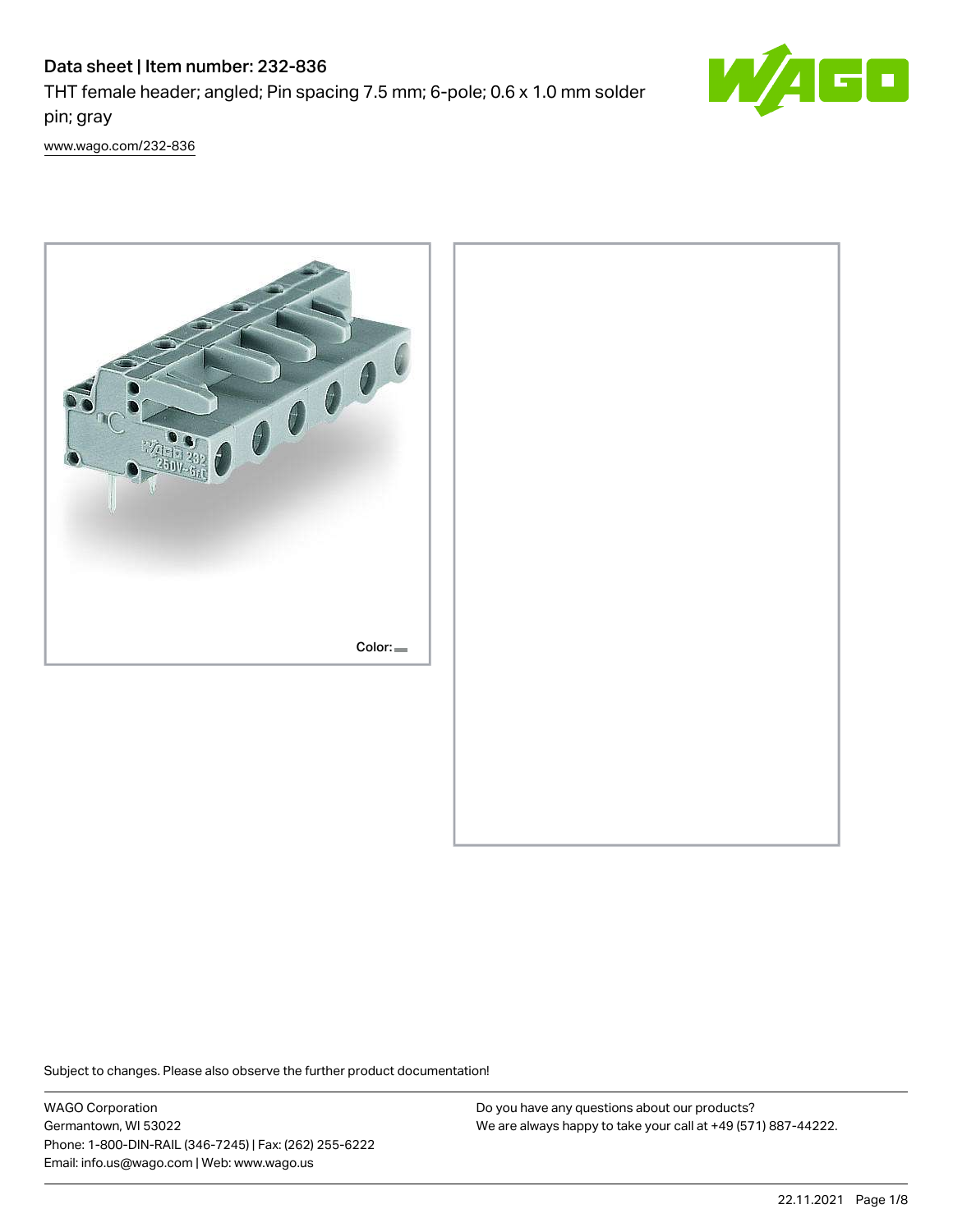

Dimensions in mm

 $L =$  (pole no.  $-1$ ) x pin spacing  $+5$  mm  $+ 1.5$  mm

Distance to first solder pin: 2.2 mm

2- to 3-pole female connectors – one latch only

#### Item description

- **Horizontal or vertical PCB mounting via straight or angled solder pins**
- For board-to-board and board-to-wire connections
- $\blacksquare$ Touch-proof PCB outputs
- $\blacksquare$ Easy-to-identify PCB inputs and outputs
- **Now With coding fingers**

Subject to changes. Please also observe the further product documentation!

WAGO Corporation Germantown, WI 53022 Phone: 1-800-DIN-RAIL (346-7245) | Fax: (262) 255-6222 Email: info.us@wago.com | Web: www.wago.us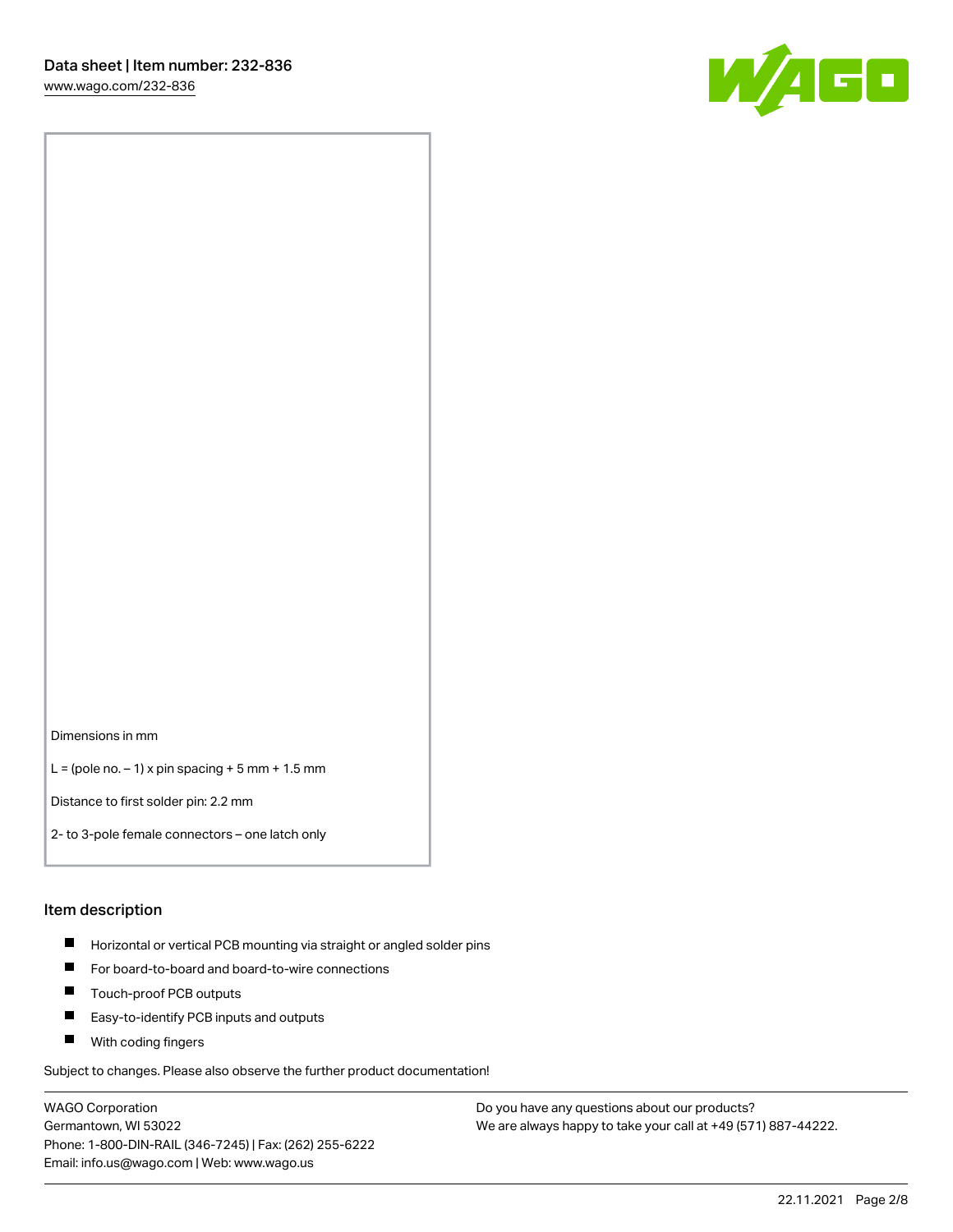

## Data Notes

| Safety information 1 | The MCS-MULTI CONNECTION SYSTEM includes connectors<br>without breaking capacity in accordance with DIN EN 61984. When<br>used as intended, these connectors must not be connected<br>/disconnected when live or under load. The circuit design should<br>ensure header pins, which can be touched, are not live when<br>unmated. |
|----------------------|-----------------------------------------------------------------------------------------------------------------------------------------------------------------------------------------------------------------------------------------------------------------------------------------------------------------------------------|
| Variants:            | Other pole numbers<br>3.8 mm pin projection for male headers with straight solder pins<br>Gold-plated or partially gold-plated contact surfaces<br>Other versions (or variants) can be requested from WAGO Sales or<br>configured at https://configurator.wago.com/                                                               |

# Electrical data

## IEC Approvals

| Ratings per                 | IEC/EN 60664-1                                                       |
|-----------------------------|----------------------------------------------------------------------|
| Rated voltage (III / 3)     | 500 V                                                                |
| Rated surge voltage (III/3) | 6 <sub>k</sub> V                                                     |
| Rated voltage (III/2)       | 630 V                                                                |
| Rated surge voltage (III/2) | 6 <sub>k</sub> V                                                     |
| Nominal voltage (II/2)      | 1000V                                                                |
| Rated surge voltage (II/2)  | 6 <sub>k</sub> V                                                     |
| Rated current               | 12A                                                                  |
| Legend (ratings)            | (III / 2) $\triangleq$ Overvoltage category III / Pollution degree 2 |

## UL Approvals

| Approvals per                  | UL 1059 |
|--------------------------------|---------|
| Rated voltage UL (Use Group B) | 300 V   |
| Rated current UL (Use Group B) | 15 A    |
| Rated voltage UL (Use Group D) | 300 V   |
| Rated current UL (Use Group D) | 10 A    |

# Ratings per UL

| Rated voltage UL 1977 | 600 V |
|-----------------------|-------|
| Rated current UL 1977 |       |

Subject to changes. Please also observe the further product documentation!

| <b>WAGO Corporation</b>                                | Do you have any questions about our products?                 |
|--------------------------------------------------------|---------------------------------------------------------------|
| Germantown, WI 53022                                   | We are always happy to take your call at +49 (571) 887-44222. |
| Phone: 1-800-DIN-RAIL (346-7245)   Fax: (262) 255-6222 |                                                               |
| Email: info.us@wago.com   Web: www.wago.us             |                                                               |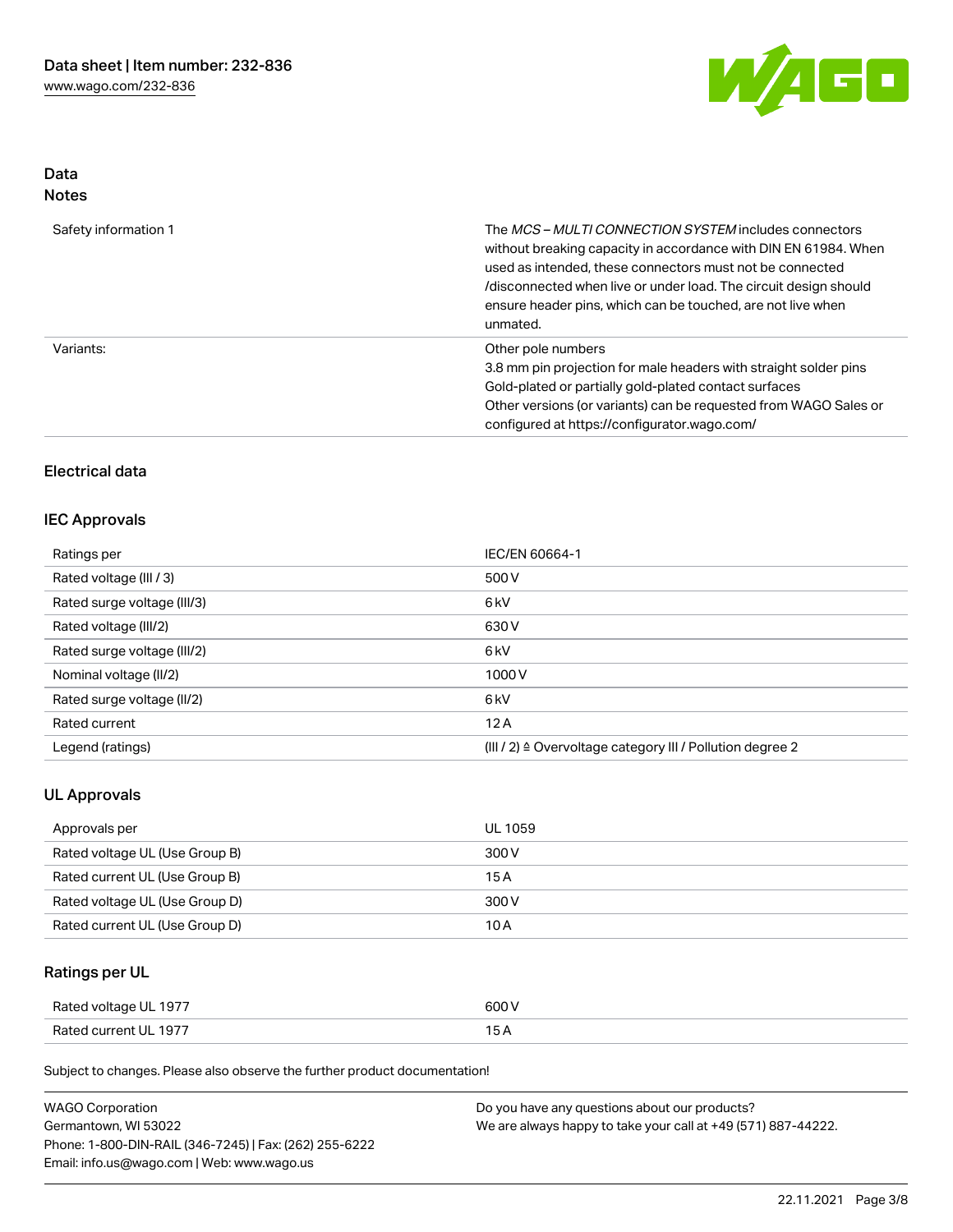

# CSA Approvals

| Approvals per                          | <b>CSA</b>            |
|----------------------------------------|-----------------------|
| Rated voltage CSA (Use Group B)        | 300 V                 |
| Rated current CSA (Use Group B)        | 15A                   |
| Rated voltage CSA (Use Group D)        | 300V                  |
| Rated current CSA (Use Group D)        | 10A                   |
| <b>Connection data</b>                 |                       |
| Total number of potentials             | $\,6\,$               |
| Number of connection types             | 1                     |
| Number of levels                       | 1                     |
| <b>Connection 1</b><br>Number of poles | 6                     |
|                                        |                       |
| Physical data                          |                       |
| Pin spacing                            | 7.5 mm / 0.295 inch   |
| Width                                  | 44 mm / 1.732 inch    |
| Height                                 | 16.6 mm / 0.654 inch  |
| Height from the surface                | 11.6 mm / 0.457 inch  |
| Depth                                  | 18.25 mm / 0.719 inch |
| Solder pin length                      | 5 <sub>mm</sub>       |
| Solder pin dimensions                  | $0.6 \times 1$ mm     |

### Plug-in connection

| Contact type (pluggable connector) | Female header |
|------------------------------------|---------------|
| Connector (connection type)        | for PCB       |
| Mismating protection               | No            |
| Mating direction to the PCB        | 0°            |
| Locking of plug-in connection      | Without       |

# PCB contact

| PCB Contact            |                                            |
|------------------------|--------------------------------------------|
| Solder pin arrangement | over the entire female connector (in-line) |

Subject to changes. Please also observe the further product documentation!

Drilled hole diameter with tolerance  $1.3$   $(+0.1)$  mm

| <b>WAGO Corporation</b>                                | Do you have any questions about our products?                 |
|--------------------------------------------------------|---------------------------------------------------------------|
| Germantown. WI 53022                                   | We are always happy to take your call at +49 (571) 887-44222. |
| Phone: 1-800-DIN-RAIL (346-7245)   Fax: (262) 255-6222 |                                                               |
| Email: info.us@wago.com   Web: www.wago.us             |                                                               |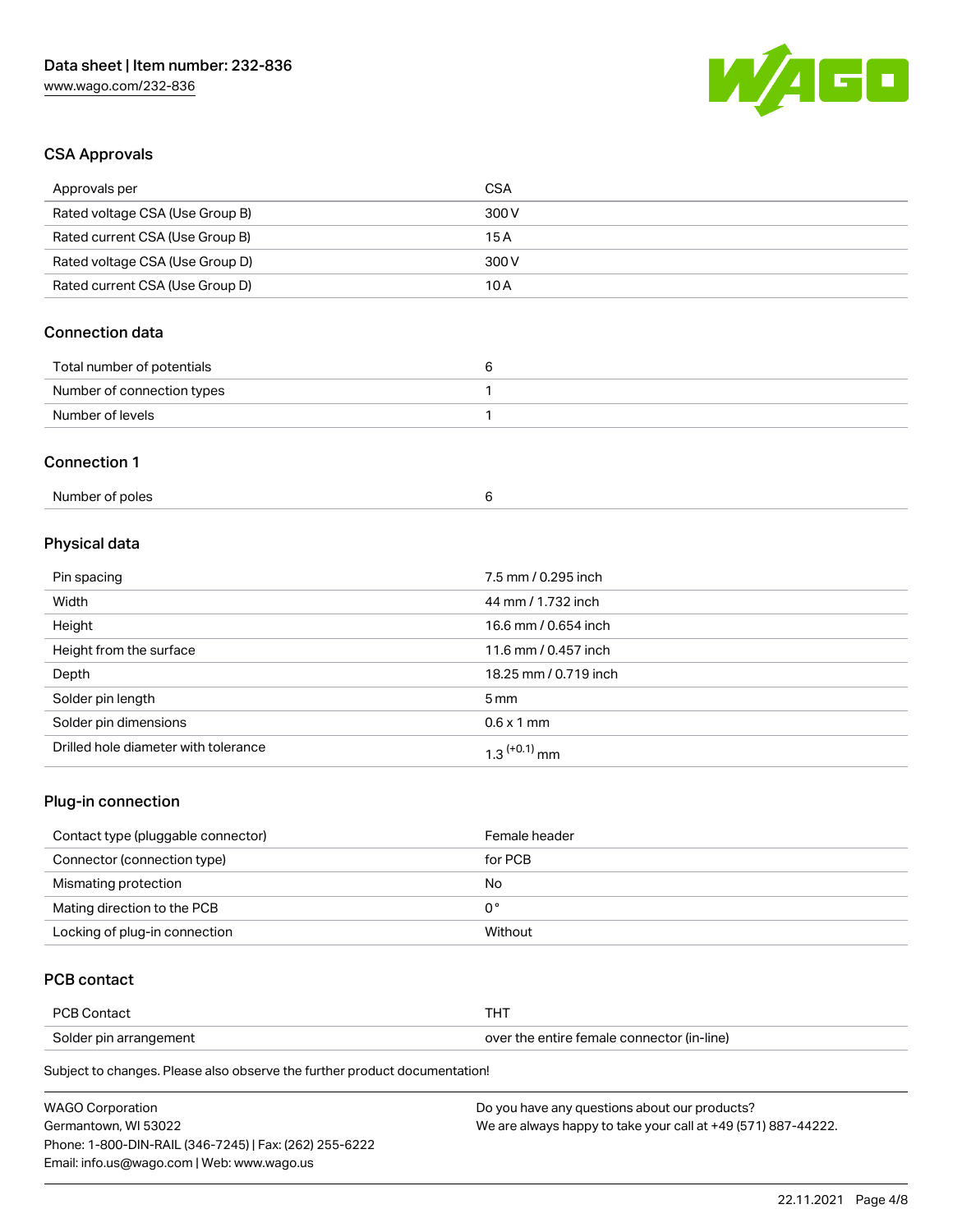Number of solder pins per potential 1



#### Material data

| Color                       | gray             |
|-----------------------------|------------------|
| Material group              |                  |
| Insulation material         | Polyamide (PA66) |
| Flammability class per UL94 | V <sub>0</sub>   |
| Contact material            | Copper alloy     |
| Contact plating             | tin-plated       |
| Fire load                   | $0.129$ MJ       |
| Weight                      | 6.6 g            |

#### Environmental requirements

| Limit temperature range<br>. | . +85 °C<br>-60 |  |
|------------------------------|-----------------|--|
|------------------------------|-----------------|--|

## Commercial data

| Product Group         | 3 (Multi Conn. System) |
|-----------------------|------------------------|
| PU (SPU)              | 50 Stück               |
| Packaging type        | box                    |
| Country of origin     | DE                     |
| <b>GTIN</b>           | 4044918580106          |
| Customs tariff number | 8536694040             |

## Approvals / Certificates

#### Country specific Approvals

| Logo                | Approval                                            | <b>Additional Approval Text</b> | Certificate<br>name |
|---------------------|-----------------------------------------------------|---------------------------------|---------------------|
|                     | CВ<br>DEKRA Certification B.V.                      | IEC 61984                       | NL-39756            |
| EMA<br><b>INEUR</b> | <b>KEMA/KEUR</b><br><b>DEKRA Certification B.V.</b> | EN 61984                        | 2190761.01          |

#### Ship Approvals

|      |                             |                          | Certificate |
|------|-----------------------------|--------------------------|-------------|
| Logo | Approval                    | Additional Approval Text | name        |
|      | <b>ABS</b>                  | -                        | 19-         |
|      | American Bureau of Shipping |                          | HG15869876- |

Subject to changes. Please also observe the further product documentation!

| WAGO Corporation                                       | Do you have any questions about our products?                 |
|--------------------------------------------------------|---------------------------------------------------------------|
| Germantown, WI 53022                                   | We are always happy to take your call at +49 (571) 887-44222. |
| Phone: 1-800-DIN-RAIL (346-7245)   Fax: (262) 255-6222 |                                                               |
| Email: info.us@wago.com   Web: www.wago.us             |                                                               |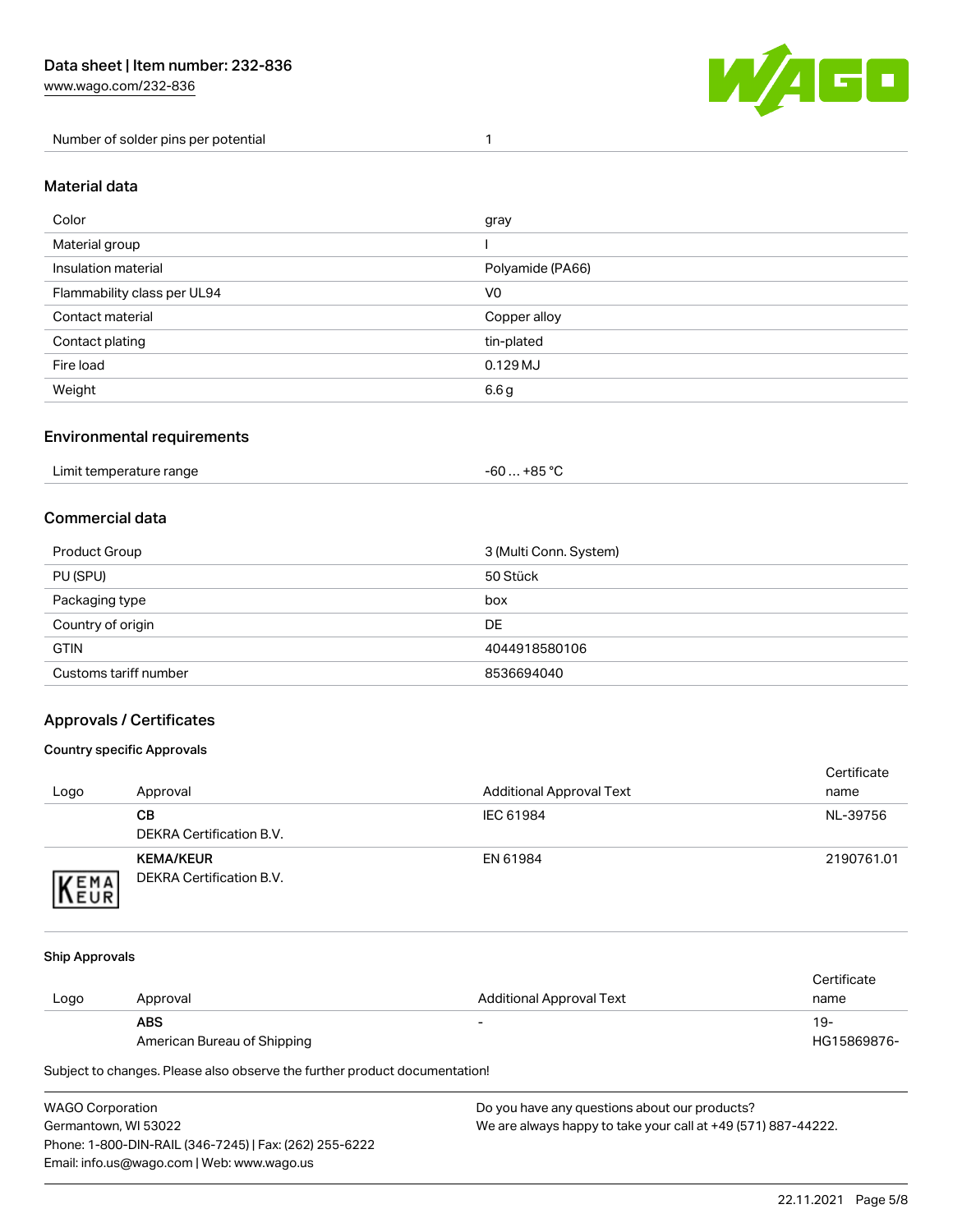



PDA

| R0150     |                                        |                          |               |
|-----------|----------------------------------------|--------------------------|---------------|
|           | <b>DNV GL</b>                          | $\overline{\phantom{0}}$ | TAE000016Z    |
|           | Det Norske Veritas, Germanischer Lloyd |                          |               |
| THE APROV | LR.<br>Lloyds Register                 | IEC 61984                | 96/20035 (E5) |

#### UL-Approvals

| Logo | Approval                                    | <b>Additional Approval Text</b> | Certificate<br>name |
|------|---------------------------------------------|---------------------------------|---------------------|
| R    | <b>UR</b><br>Underwriters Laboratories Inc. | <b>UL 1059</b>                  | E45172              |
| 8    | <b>UR</b><br>Underwriters Laboratories Inc. | <b>UL 1977</b>                  | E45171              |

# **Counterpart**

| ltem no.731-606<br>1-conductor male connector; CAGE CLAMP®; 2.5 mm <sup>2</sup> ; Pin spacing 7.5 mm; 6-pole; 2,50 mm <sup>2</sup> ; gray                               | www.wago.com/731-606                 |
|-------------------------------------------------------------------------------------------------------------------------------------------------------------------------|--------------------------------------|
| Item no.731-606/019-000<br>1-conductor male connector; CAGE CLAMP®; 2.5 mm <sup>2</sup> ; Pin spacing 7.5 mm; 6-pole; clamping collar;<br>$2,50$ mm <sup>2</sup> ; gray | www.wago.com/731-606<br>$/019 - 000$ |

#### Optional accessories

Testing accessories

| Testing accessories |                                                                                                                              |                      |
|---------------------|------------------------------------------------------------------------------------------------------------------------------|----------------------|
|                     | Item no.: 210-136<br>Test plug; 2 mm Ø; with 500 mm cable                                                                    | www.wago.com/210-136 |
|                     | Item no.: 231-662<br>Test plugs for female connectors; for 7.5 mm and 7.62 mm pin spacing; 2,50 mm <sup>2</sup> ; light gray | www.wago.com/231-662 |

Subject to changes. Please also observe the further product documentation!

| <b>WAGO Corporation</b>                                | Do you have any questions about our products?                 |
|--------------------------------------------------------|---------------------------------------------------------------|
| Germantown, WI 53022                                   | We are always happy to take your call at +49 (571) 887-44222. |
| Phone: 1-800-DIN-RAIL (346-7245)   Fax: (262) 255-6222 |                                                               |
| Email: info.us@wago.com   Web: www.wago.us             |                                                               |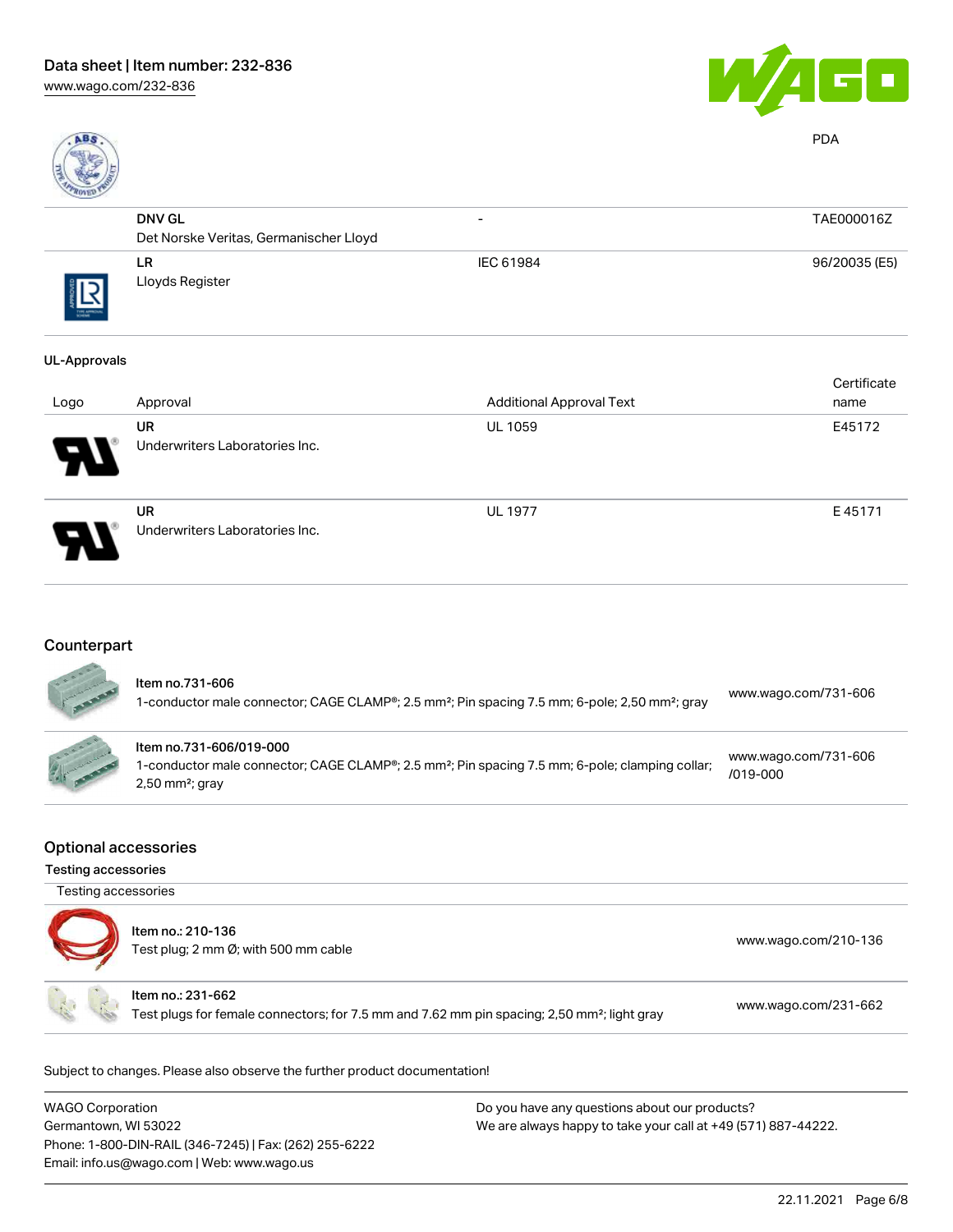

## Downloads Documentation

|                   | <b>Additional Information</b><br>Technical explanations                                                                                                                | 2019 Apr 3 | pdf<br>2.0 MB | Download |
|-------------------|------------------------------------------------------------------------------------------------------------------------------------------------------------------------|------------|---------------|----------|
| <b>CAD files</b>  |                                                                                                                                                                        |            |               |          |
| CAD data          |                                                                                                                                                                        |            |               |          |
|                   | 2D/3D Models 232-836                                                                                                                                                   |            | URL           | Download |
| <b>PCB Design</b> |                                                                                                                                                                        |            |               |          |
|                   | Symbol and Footprint 232-836                                                                                                                                           |            | URL           | Download |
|                   | CAx data for your PCB design, consisting of "schematic symbols and PCB footprints",<br>allow easy integration of the WAGO component into your development environment. |            |               |          |
|                   | Supported formats:                                                                                                                                                     |            |               |          |
| ш                 | Accel EDA 14 & 15                                                                                                                                                      |            |               |          |
| ш                 | Altium 6 to current version                                                                                                                                            |            |               |          |
|                   | Cadence Allegro                                                                                                                                                        |            |               |          |
| Ш                 | DesignSpark                                                                                                                                                            |            |               |          |
| ш                 | Eagle Libraries                                                                                                                                                        |            |               |          |
| Ш                 | KiCad                                                                                                                                                                  |            |               |          |
|                   | Mentor Graphics BoardStation                                                                                                                                           |            |               |          |
| ш                 | Mentor Graphics Design Architect                                                                                                                                       |            |               |          |
| Ш                 | Mentor Graphics Design Expedition 99 and 2000                                                                                                                          |            |               |          |
| Ш                 | OrCAD 9.X PCB and Capture                                                                                                                                              |            |               |          |
| ш                 | PADS PowerPCB 3, 3.5, 4.X, and 5.X                                                                                                                                     |            |               |          |
| Ш                 | PADS PowerPCB and PowerLogic 3.0                                                                                                                                       |            |               |          |
| $\blacksquare$    | PCAD 2000, 2001, 2002, 2004, and 2006                                                                                                                                  |            |               |          |
| ш                 | Pulsonix 8.5 or newer                                                                                                                                                  |            |               |          |
| ш                 | <b>STL</b>                                                                                                                                                             |            |               |          |
| ш                 | 3D STEP                                                                                                                                                                |            |               |          |
|                   | TARGET 3001!                                                                                                                                                           |            |               |          |
|                   | View Logic ViewDraw                                                                                                                                                    |            |               |          |
| H.                | Quadcept                                                                                                                                                               |            |               |          |
|                   | Zuken CadStar 3 and 4                                                                                                                                                  |            |               |          |
|                   | Subject to changes. Please also observe the further product documentation!                                                                                             |            |               |          |

WAGO Corporation Germantown, WI 53022 Phone: 1-800-DIN-RAIL (346-7245) | Fax: (262) 255-6222 Email: info.us@wago.com | Web: www.wago.us